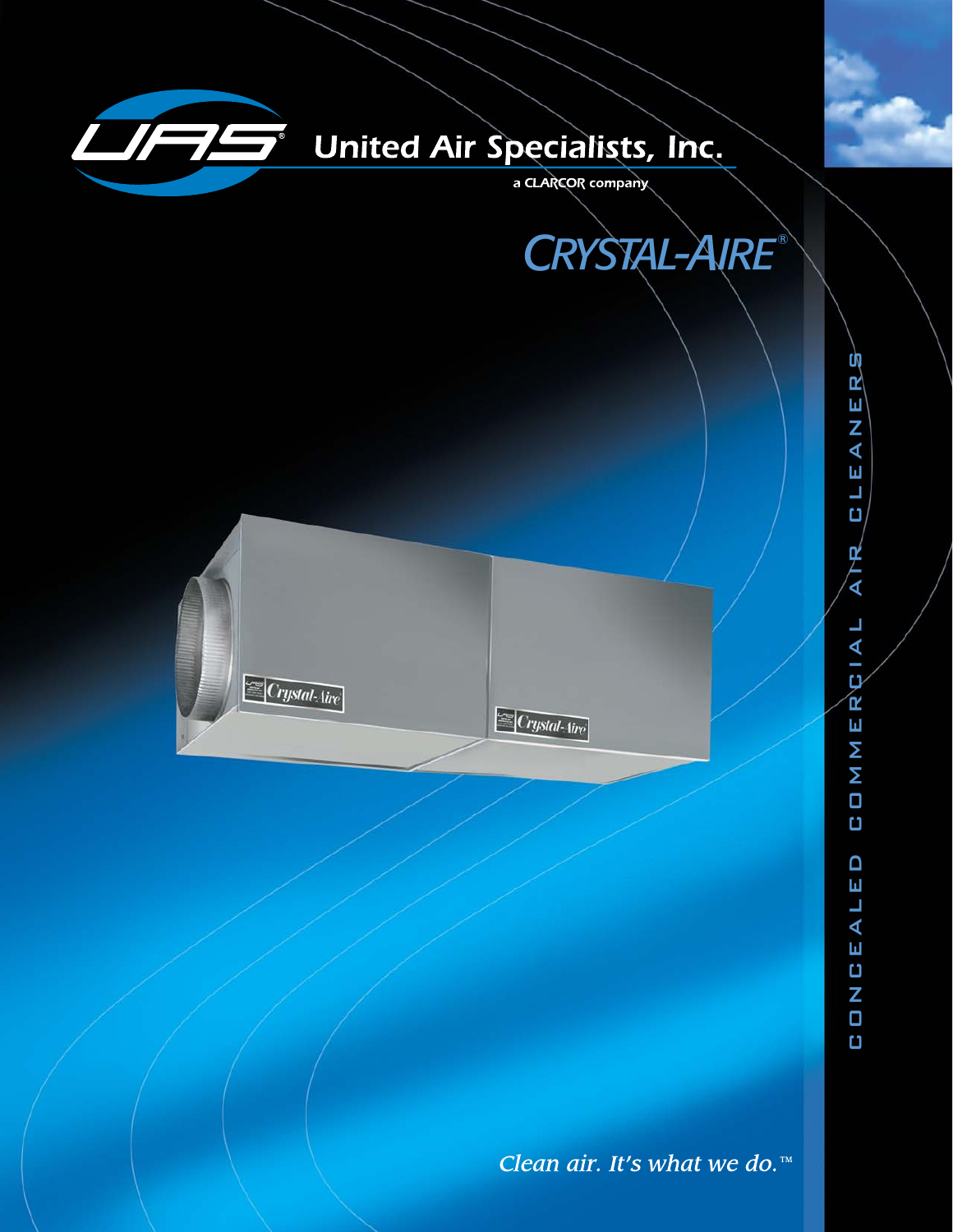# *CRYSTAL-AIRE ®* A Customized CONCEPT IN Concealed AIR CLEANING.



*Using a variety of accessories, Crystal-Aire can be adapted to most building configurations and can serve more than one area or room.*

## UNIQUE PROBLEM, UNIQUE SOLUTION

Indoor air quality problems are typically unique to each workplace. That's why United Air Specialists (UAS) offers Crystal-Aire, a concealed, modular air cleaning system. Flexible in design, this unit can be adapted to most building configurations and is able to serve more than one room at a time with multiple filtration options.

## QUIET AND COST EFFECTIVE

Crystal-Aire causes less distraction, because it's barely visible and audible. Its modules are installed above the ceiling, so it operates more quietly than other large-capacity air cleaners. Using a variety of accessories, Crystal-Aire can be adapted to most building configurations and can serve more than one area or room. It is an effective system that assists with the problem of air mixing when smoking and non-smoking sections are adjacent.

In addition to providing an improved atmosphere for your guests, customers and employees, Crystal-Aire can help your business save money.

This concealed system reduces cleaning and housekeeping costs by minimizing contaminant build-up on walls, windows and furniture. And, instead of exhausting expensive heated or cooled air outdoors, Crystal-Aire recirculates cleaned air within a given space resulting in a significant reduction in utility bills.

## OUT OF SIGHT, OUT OF MIND!

Crystal-Aire concealed air cleaners specifically filter smoke, dust and other hazardous irritants such as bacteria and viruses from the air. Its modules are installed above the ceiling, virtually out of sight. Only the inlet and outlet grilles are visible, and depending on your business' layout, you have the flexibility to determine the placement of these grilles to ensure complete and efficient removal of harmful airborne particles.

A UAS Representative can assess your air quality situation to help determine which Crystal-Aire modules best meet your needs.



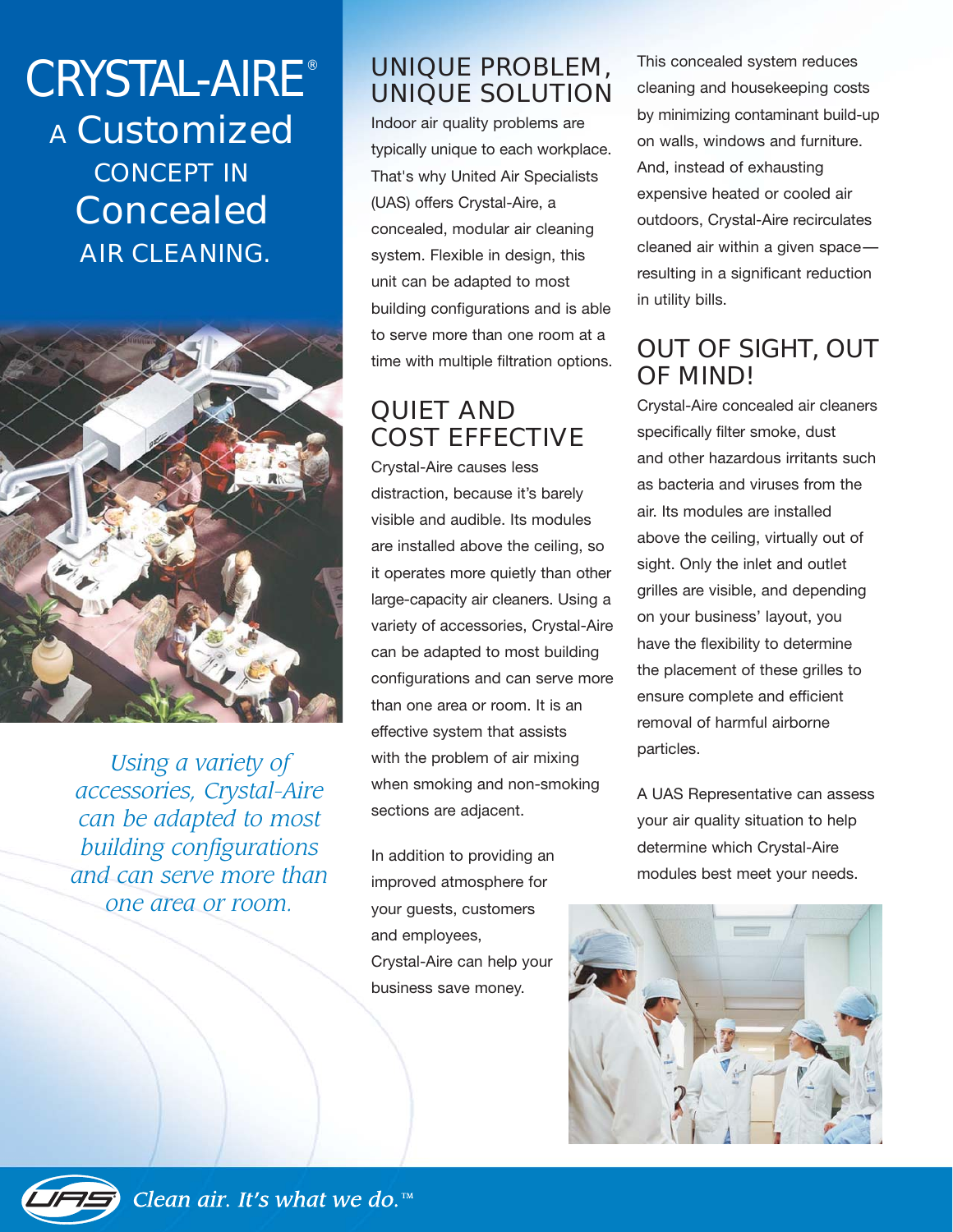## HOW CRYSTAL-AIRE WORKS

Crystal-Aire concealed systems are an innovative concept in electronic air cleaners. Their flexibility enables these units to adapt to any situation or room configuration to effectively solve your particular air cleaning needs.

As shown below, dirty air is drawn into the Crystal-Aire system through waffle-shaped inlet grilles, or Return Air Assemblies, located in two different areas. The air flows through Aluminized Flexible Ductwork and is directed to the unit via a Wye Connection. Once inside, many pollutants and harmful contaminants are filtered, and the discharged air is then released into different locations through louvered outlet grilles, or Supply Air Assemblies.



## APPLICATIONS

- Animal shelters
- Bars
- Bingo halls
- Bowling alleys
- Cigar bars
- Conference rooms
- Dental labs
- Healthcare facilities
- Laboratories
- Offices
- Reception halls
- Recreational facilities
- Restaurants
- Schools
- Smoking areas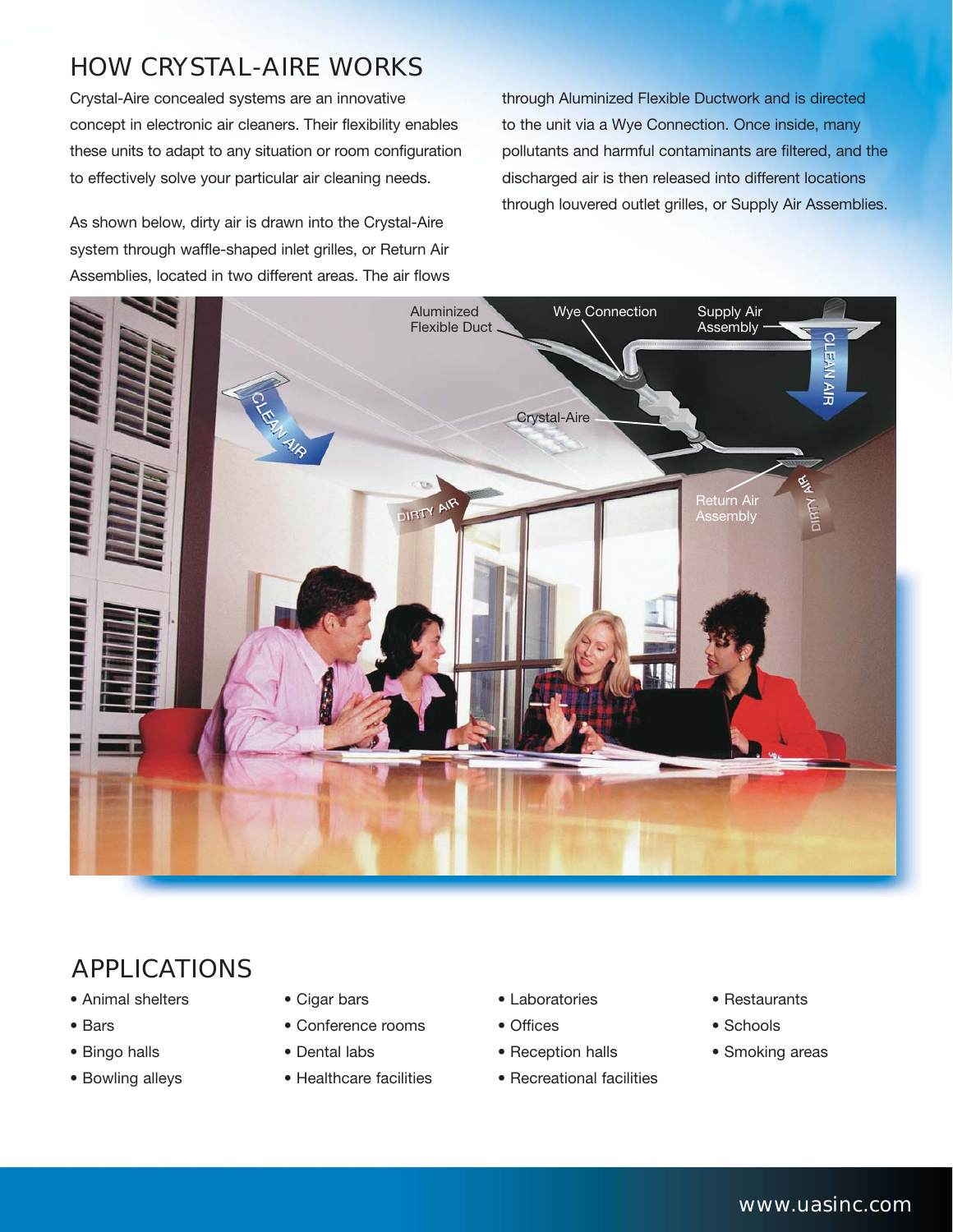## CHOOSE FROM A VARIETY OF MODULES



*Fresh Air Inlet Module*

*Odor Control Module*



## MODULE OPTIONS

All module cabinets are constructed with heavy-duty, 18-gauge galvanized steel for durability, and are also designed to interlock with one another. Each section offers easy access for routine maintenance and servicing, and adapter panels are available for connecting to standard ductwork or additional modules.

### **MOTOR/BLOWER MODULE**

All Crystal-Aire systems require the Motor/Blower module. This quiet motor/blower draws air into an inlet grille, pushes it through aluminized flexible duct and other filtration modules and then sends it out of the outlet, or supply grille(s).

#### **ELECTROSTATIC PRECIPITATION (ESP) MODULE**

The ESP module is the most common section used with the motor/blower. It consists of a pre-filter, ionizer, collection cell, optional after-filter and power pack. Inside the ESP section, tobacco smoke, dust, pollen and other submicronic particles are captured much like a magnet. Large contaminants are trapped in the pre-filter, while submicronic particles receive a positive charge from the ionizer. The charged particles are then trapped on reusable collection plates and sent through an optional 6", 95% HEPA or carbon after-filter.

### **BAG FILTER MODULE**

Instead of an ESP cleaner, some building codes specify the use of a "bag" or "box" filter. The Crystal-Aire Bag Filter module holds a disposable pre-filter and a pocketed "bag" filter. As contaminated air passes through filter fibers, airborne particles are trapped on media fibers and eventually on other built-up contaminants, the result being an effective air cleaning mechanism. The Bag Filter module uses a red operation light, or pressure switch, to monitor loading of the filters.

#### **BOX FILTER MODULE**

Another alternative to the ESP cleaning system is a "box" filter. The Crystal-Aire Box Filter module operates similar to the Bag Filter described above and has comparable efficiencies. In this module, a HEPA or ASHRAE "box" filter is used in applications where extremely high efficiency or special duty is required. It consists of a disposable pre-filter, folder media filter mat mounted within a particle board frame and pressure switch to monitor filter loading.

#### **ESP MODULE WITH GERMICIDAL ULTRAVIOLET (GUV) LAMPS**

The GUV module combines electrostatic filtration and germicidal ultraviolet radiation to provide the optimum in effectiveness for removal of airborne dusts, pollen, bacteria, germs, viruses, molds and spores. Especially useful in healthcare facilities, this module offers the technology to kill viruses and deactivate bacteria and spores. And, the GUV lights require no biohazard handling of contaminated filters.

#### **ODOR CONTROL MODULE**

The Odor Control module, which typically follows the ESP, Bag or Box Filter section of a Crystal-Aire system, is used to combat strong, pervasive odors. This module is made up of six trays, which hold 18 lbs. of carbon or potassium permanganate, and a disposable after-filter to capture any carbon dust that might be entrained into the airstream.

### **FRESH AIR INLET MODULE**

The Fresh Air Inlet is a transition piece, or plenum, that delivers air from the outdoors, or another location in a building, to the filtration area.

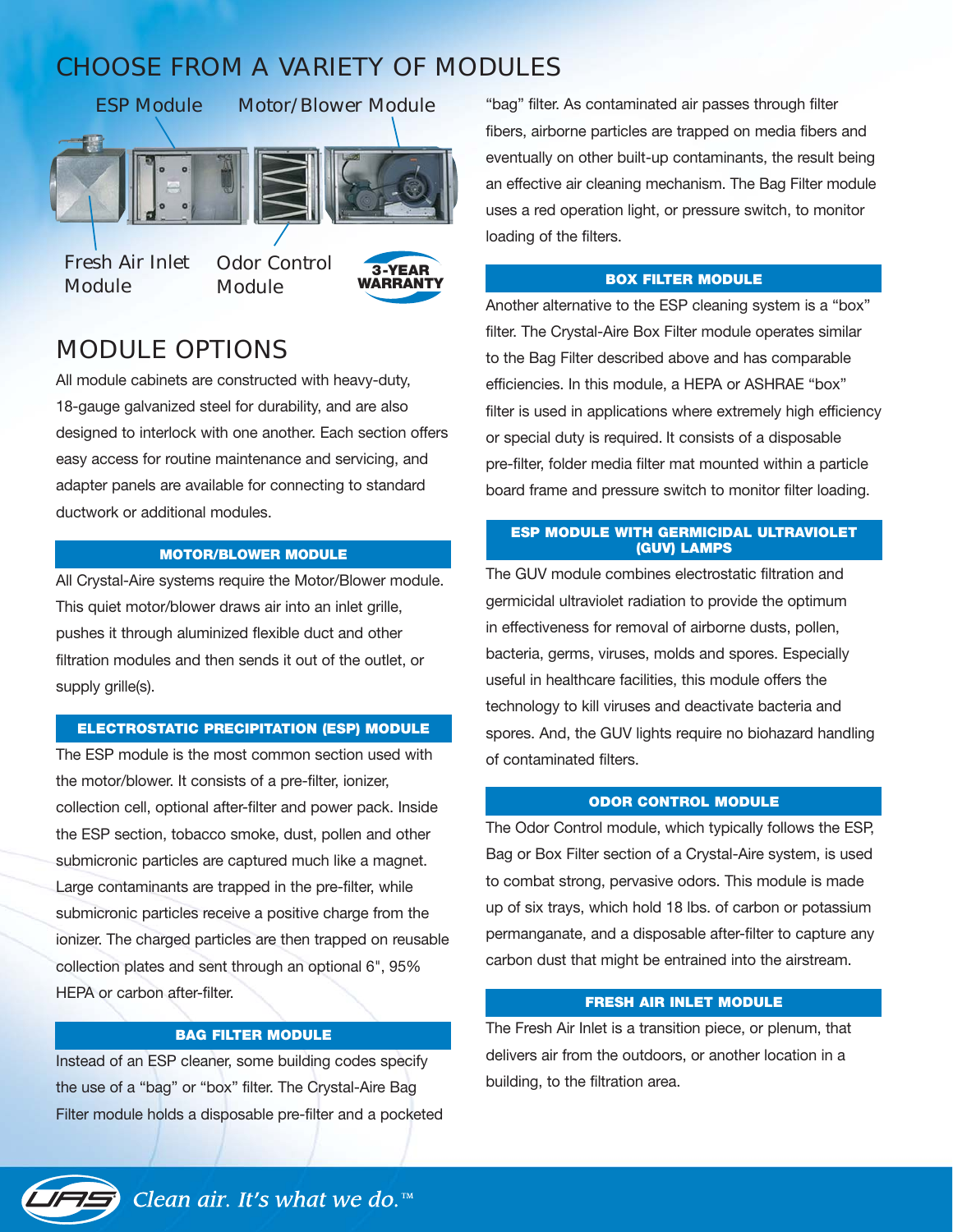## SPECIFICATIONS



11/2 HP, 230/1/60, 7.3 amps (2 HP option available)

Weight: 135 lbs.

#### **BAG FILTER MODULE BOX FILTER MODULE**



Weight: 61 lbs. Full; 53 lbs. Empty



Electrical: 115/1/60, 2.0 amps Output: 48 UV watts with 1.4 amps Weight: 105 lbs.

### $-341/2$  $11/8$ 31344  $21/16$ 土 153/16 1/2<sup>\*</sup>Ø KNOCKOUT<br>FOR MOUNTING 7/8"Ø KNOCKOUT<br>FOR CONDUIT  $(8)$  PLACES -



Electrical: 115/1/60, 0.25 amps Output: 12,000 VDC, 5.0 MA Max Weight: 88 lbs. Full; 53 lbs. Empty



Weight: 65 lbs. Full; 42 lbs. Empty

 $-187/8$  $11B$ 16.1/8  $21/16$ ۰ 153/16 1/2" Ø KNOCKOLIT FOR MOUNTING





Weight: 61 lbs. Full; 37 lbs. Empty

### *www.uasinc.com*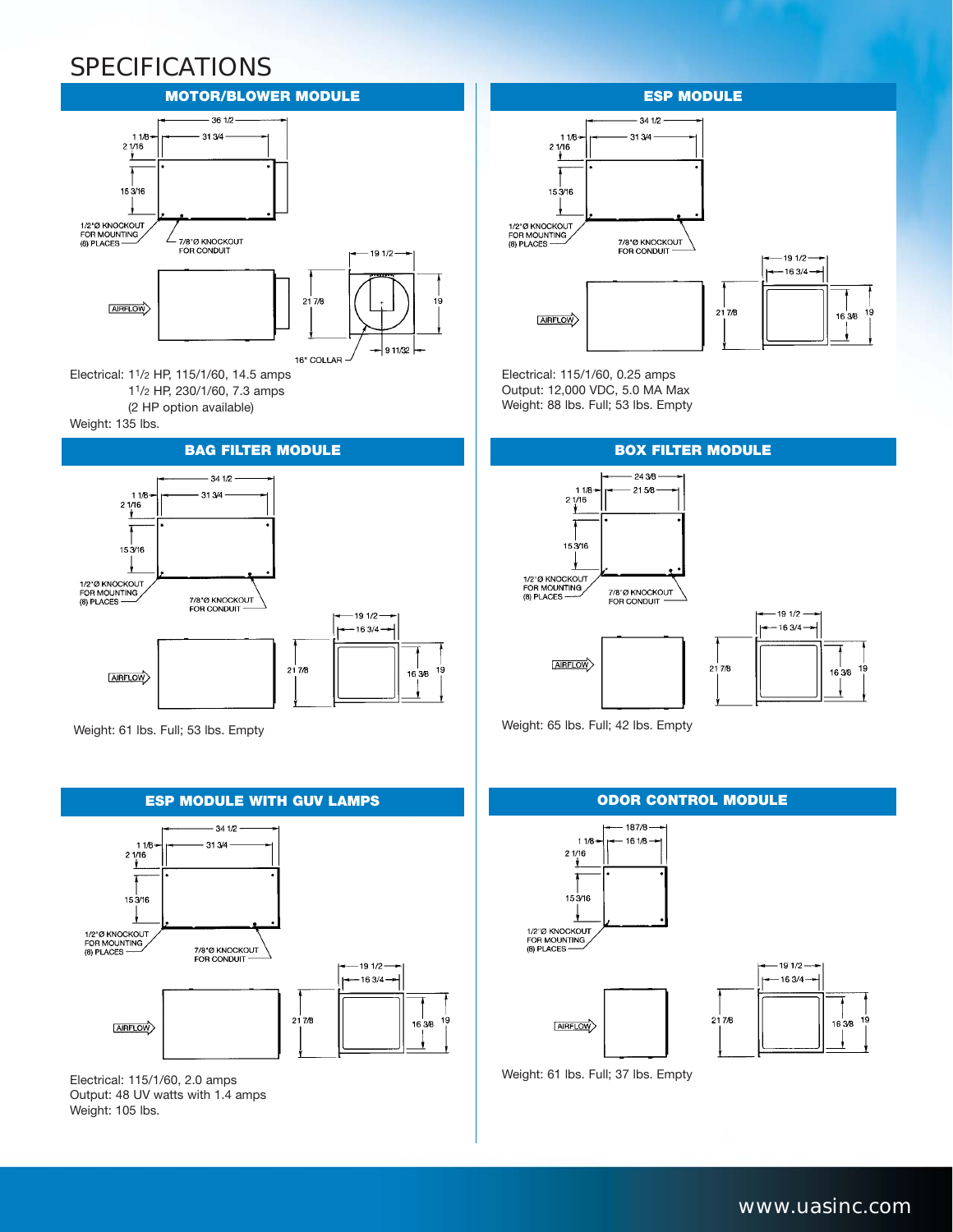## ACCESSORIES

The Wye Connection is a device used to direct air to more than one area of a room. This transition piece can accept sheet metal or flexible duct.

Available sizes include:

- 16" inlet with two 10" wye connections
- 16" inlet with three 8" wye connections



• 10" inlet with two 8" wye connections

#### **WYE CONNECTION RETURN AIR ASSEMBLY**

Designed to draw air into the Crystal-Aire, the Return Air Assembly, or inlet grille, is made up of molded fiberglass plenum with scrim reinforced



foil back and square-to-round collars. The molded white polystyrene eggcrate is 24" x 24" T-bar drop-in with  $1/2$ " x  $1/2$ " grid spacing.

- $24" \times 24"$  T-bar (12"  $\times$  12" grille) with 8" elbow
- 24" x 24" T-bar (12" x 12" grille) with 10" elbow

### **ALUMINIZED FLEXIBLE DUCT SUPPLY AIR ASSEMBLY**

The Aluminized Flexible Duct allows users to channel air up to 25'. It is made of UL-listed aluminum polyester laminate with encapsulated galvanized steel wire, and can be compressed into just 32". Aluminized Flexible

Duct is available in the following sizes:

- 8" x 25'
- 10" x 25'
- 16" x 25'



An optional accessory with Crystal-Aire Systems, the Remote Switch Assembly features a wall-mounted remote control with on/off switch and one or two indicator light(s).

The lights notify users when the unit needs to be serviced, and the number of lights is determined by which modules make up the system.



The Supply Air Assembly, or outlet grille, recirculates clean air into the room. It features a white enamel finish to blend with the ceiling and adjustable louvers.



Supply Air Assemblies are available in these sizes:

- 24" x 24" T-bar (12" x 12" grille) with 8" elbow
- 24" x 24" T-bar (12" x 12" grille) with 10" elbow

#### **REMOTE SWITCH ASSEMBLY ADDITIONAL ACCESSORIES**

- Activated carbon tray
- Adaptor plate with 16" collar
- Long wire ties
- Plenum supports

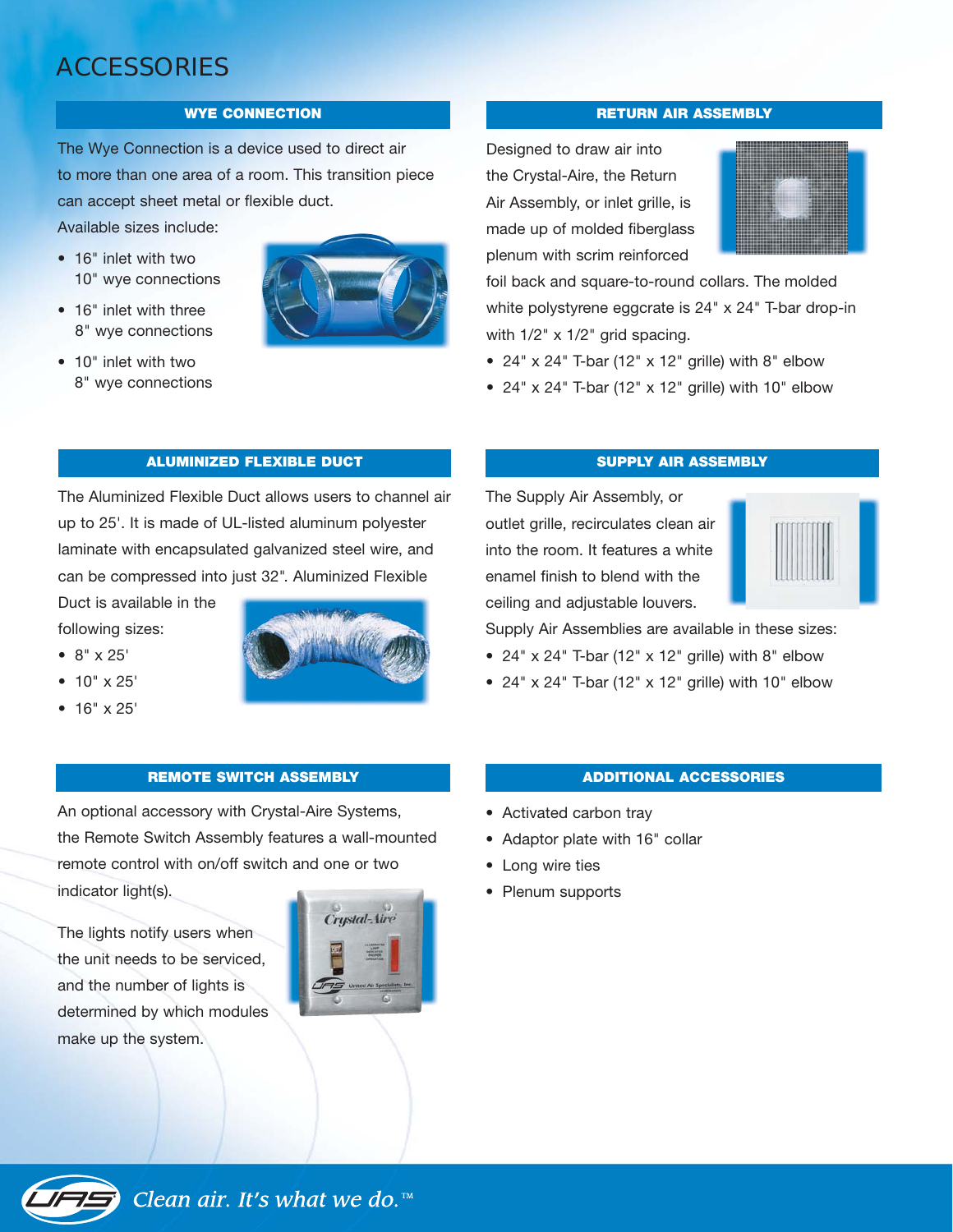## FILTER OPTIONS

| <b>Filter</b>                       | <b>Description</b>                                                                            | ESP              |                  | <b>Module Availability</b><br><b>Bag   Box  </b> | <b>Odor</b>                           | <b>Nominal</b><br><b>Dimensions</b>                                                                              | <b>Collection</b><br><b>Area</b> | Efficiency<br>ASHAE         |
|-------------------------------------|-----------------------------------------------------------------------------------------------|------------------|------------------|--------------------------------------------------|---------------------------------------|------------------------------------------------------------------------------------------------------------------|----------------------------------|-----------------------------|
|                                     |                                                                                               |                  |                  |                                                  | <b>Control</b>                        | $(H \times W \times D)$ in.)                                                                                     | (sq. ft.)                        | $(52-76)$                   |
| 1" Aluminum Mesh Prefilter          | · Layered aluminum<br>mesh screen<br>• Heavy-duty<br>aluminum channel<br>frame                | П                | ▲                | ▲                                                | $\blacktriangle$<br>(as after-filter) | $18^{1}/2 \times 19^{1}/4 \times \frac{7}{8}$                                                                    | 2.5                              | n/a                         |
| 1" Pleated Media Prefilter          | · Pleated, non-<br>woven reinforced<br>cotton fiber media<br>• Heavy-duty<br>fiberboard frame | $\blacktriangle$ | - 1              | П                                                | П                                     | $18^{1/2} \times 19^{1/4} \times \frac{7}{8}$                                                                    | 5.5                              | 35%<br><b>ASHRAE</b>        |
| Collection Cell & Ionizer           | • Aluminum<br>construction<br>· Concealed<br>insulators<br>· Stainless-steel                  | ш                |                  |                                                  |                                       | 177/8 x 187/16 x 10 <sup>5</sup> /16<br>(cell)<br>17 <sup>15</sup> /16 x 18 <sup>7</sup> /16 x 3 <sup>3</sup> /8 | 140<br>n/a                       | 95%<br><b>ASHRAE</b><br>n/a |
|                                     | contact points<br>• Tungsten wires                                                            |                  |                  |                                                  |                                       | (ionizer)                                                                                                        |                                  |                             |
| <b>Extended Surface Bag Filters</b> | • Ultra-fine<br>fiberglass media                                                              |                  | $\blacktriangle$ |                                                  |                                       | 18 <sup>1</sup> /2 x 19 <sup>1</sup> /4 x 22                                                                     | 37                               | 65%<br><b>ASHRAE</b>        |
|                                     | · Galvanized steel<br>header frame                                                            |                  | ▲                |                                                  |                                       | 18 <sup>1</sup> /2 x 19 <sup>1</sup> /4 x 22                                                                     | 37                               | 95%<br><b>ASHRAE</b>        |
| <b>Box Media Filters</b>            | • Waterproof glass<br>media                                                                   | ▲                |                  |                                                  |                                       | $18^1/2 \times 19^1/4 \times 5^7/8$                                                                              | 49                               | 95%<br>HEPA*                |
|                                     | · Particle board<br>frame                                                                     |                  |                  | ▲                                                |                                       | $18^{1}/2$ x $19^{1}/4$ x $11^{1}/2$                                                                             | 67                               | 95%<br><b>ASHRAE</b>        |
|                                     |                                                                                               |                  |                  | ▲                                                |                                       | $18^1/2 \times 19^1/4 \times 11^1/2$                                                                             | 94                               | 95%<br><b>ASHRAE</b>        |
|                                     |                                                                                               |                  |                  |                                                  |                                       | $18^{1}/2$ x $19^{1}/4$ x $11^{1}/2$                                                                             | 113                              | 95%<br>HEPA*                |
|                                     |                                                                                               |                  |                  | ▲                                                |                                       | $18^{1}/2$ x $19^{1}/4$ x $11^{1}/2$                                                                             | 113                              | 99.9%<br>HEPA*              |
| Carbon Tray                         | · Six 3/4" trays of<br>carbon in metal frame                                                  |                  |                  |                                                  | П                                     | $12^{5}/8 \times 19^{1}/4 \times 3/4$<br>(tray size)                                                             | 2.2 lbs.<br>per tray             | n/a                         |
|                                     | · Six 3/4" trays of<br>potassium in<br>metal frame                                            |                  |                  |                                                  |                                       | $12^{5}/8 \times 19^{1}/4 \times 3/4$<br>(tray size)                                                             | $5$ lbs.<br>per tray             | n/a                         |
| Vee Bank Odor Filters               | · 6" carbon<br>vee bank cell                                                                  | ▲                |                  |                                                  |                                       | $18^{1}/2$ x $19^{1}/4$ x $5^{7}/8$                                                                              | 50 lbs.                          | n/a                         |
|                                     | • Ten 1" carbon<br>trays                                                                      | ▲                |                  |                                                  |                                       | $5^1/4 \times 18^7/8 \times 1$                                                                                   | 20 lbs.                          | n/a                         |

\* Thermal DOP Federal Standard 209A

Standard

▲ Optional